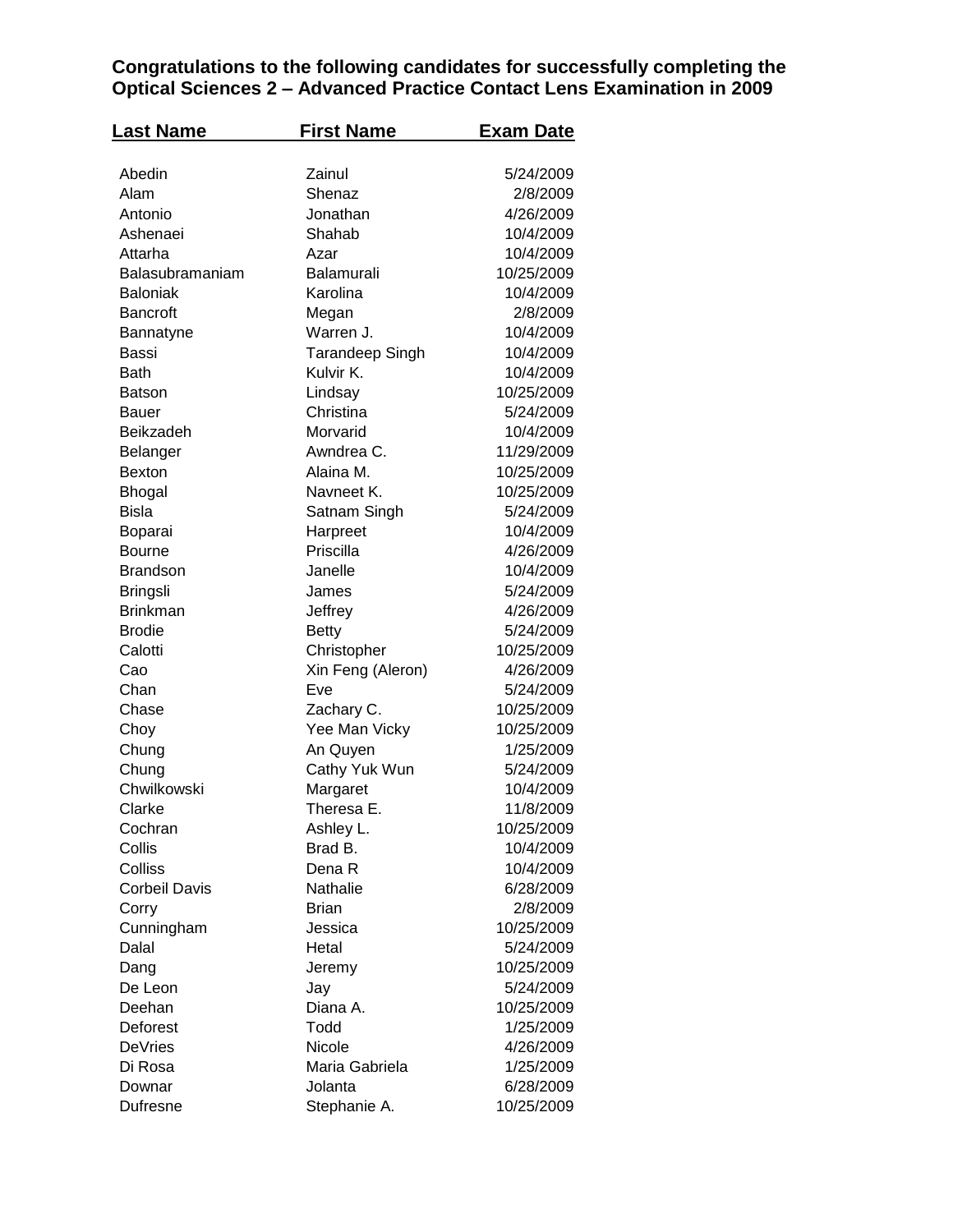| Dunnink       | Charlotte             | 10/25/2009 |
|---------------|-----------------------|------------|
| Dwyer         | <b>Blair</b>          | 5/24/2009  |
| Elmova        | Julia (Ioulia) V.     | 10/25/2009 |
| Farhat        | Inas                  | 5/24/2009  |
| Farkas        | Joseph H.             | 10/4/2009  |
| Farooqui      | Ayesha                | 5/24/2009  |
| Fong          | Tsz-Keung             | 10/25/2009 |
| Fulford       | Wendy                 | 5/24/2009  |
| Gahir         | Harjinder             | 5/24/2009  |
| Garrett       | Leah                  | 5/24/2009  |
| Gascoigne     | Colleen               | 6/14/2009  |
| Gauvreau      | Kimberley Ann         | 10/4/2009  |
| Gaznabbi      | Jerry                 | 10/25/2009 |
| Gilks         | James E.              | 11/8/2009  |
| Gill          | Amandeep              | 5/24/2009  |
| Gorya         | Irina                 | 10/25/2009 |
| Guitard       | Natalie               | 10/25/2009 |
| Habetler      | Michael               | 5/24/2009  |
| Haddad        | Alex                  | 10/4/2009  |
| Hajdarevic    | Senada                | 11/29/2009 |
| Hansra        | <b>Babaljit</b>       | 5/24/2009  |
| Hasan         | Nida                  | 10/25/2009 |
| Hayward       | Christina             | 10/4/2009  |
| Heidari       | Arash                 | 10/4/2009  |
| Hines         | Corinne               | 2/8/2009   |
| Ho            | Hang Thi Thuy         | 10/4/2009  |
| Ho            | King Hei              | 10/4/2009  |
| Hoi           | Jessica Sao Keng      | 10/25/2009 |
| Hollingsworth | <b>Bryce</b>          | 10/4/2009  |
| Huang         | Chun Pu               | 10/25/2009 |
| Jagodic       | Zoran                 | 10/25/2009 |
| Jassal        | <b>Rupinder Kaur</b>  | 5/24/2009  |
| Jassal        | Ramandeep             | 10/4/2009  |
| Jeon          | Se Yong               | 10/4/2009  |
| Jing          | Xiaoyue Tony          | 10/4/2009  |
| Joseph        | Lydia                 | 10/25/2009 |
| Kairouz       | Sammie S.             | 10/25/2009 |
| Kalmar        | Charles R.            | 10/25/2009 |
| Kanazawa      | Yoshiharu             | 6/28/2009  |
| Kanji         | Zahidhusein Sajjadali | 10/25/2009 |
| Kanwal        | Ashwinder             | 5/24/2009  |
| Kasmani       | Zulfikar              | 4/26/2009  |
| Keshavarzi    | Mahtab                | 10/25/2009 |
| Khan          | Gulam                 | 1/25/2009  |
| Khangura      | Sukhvir               | 11/29/2009 |
| Khimani       | Hussein               | 10/4/2009  |
| Khimani       | Munira                | 10/4/2009  |
| Kika          | Ebrahim               | 5/24/2009  |
| Kim           | Aeree Ahn             | 5/24/2009  |
| Kwon          | Sung-Sik              | 6/28/2009  |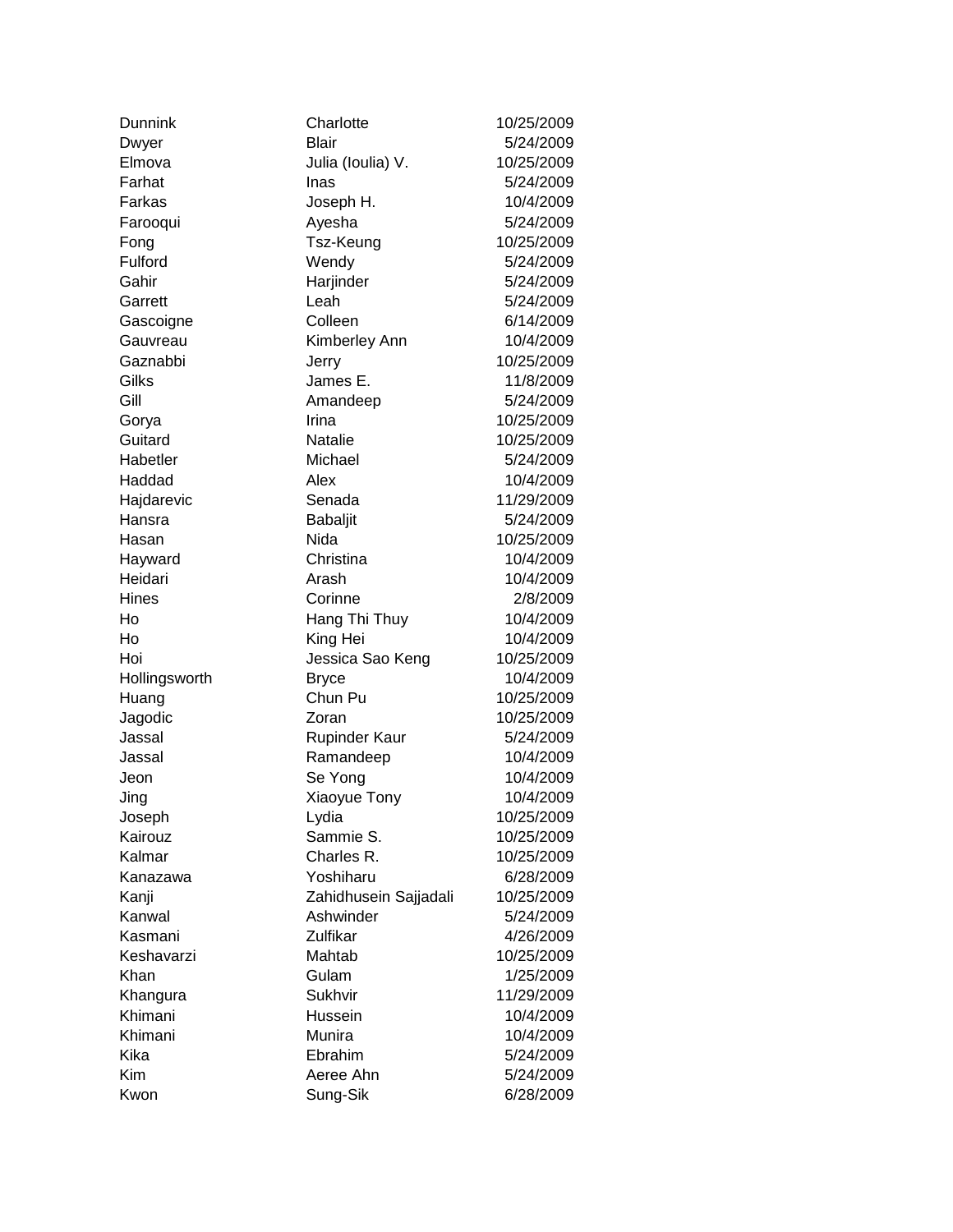| Lakas            | Jamee                  | 10/25/2009 |
|------------------|------------------------|------------|
| Lawendy          | Mohammad               | 2/8/2009   |
| Lee              | Joo won                | 10/25/2009 |
| Lemay            | Rachelle J.            | 10/25/2009 |
| Leow             | Timothy                | 5/24/2009  |
| Lessard          | Shawn A.               | 10/25/2009 |
| Levesque         | <b>Chantelle Marie</b> | 10/25/2009 |
| Li               | Joanne Wai-Ying        | 10/25/2009 |
| Lin              | I-Chun                 | 5/24/2009  |
| Little           | Jennifer R.            | 10/25/2009 |
| Lu               | Wei                    | 5/24/2009  |
| Luo              | Peijun Kimi            | 10/25/2009 |
| Ly               | Huong                  | 5/24/2009  |
| MacArthur        | Jenna                  | 5/24/2009  |
| Mahabir          | <b>Nigel Barry</b>     | 10/4/2009  |
| Mai              | Liisa Phuong Leyen     | 10/4/2009  |
| Majstoric        | Zirka                  | 6/14/2009  |
| Malette          | Marc                   | 6/13/2009  |
| Mand             | Shivraj                | 2/8/2009   |
| Manjania         | <b>Manpreet Singh</b>  | 10/4/2009  |
| Mathew           | Shibu                  | 5/24/2009  |
| Mathew           | Shaji                  | 10/4/2009  |
| Mazajlo          | Jaroslaw (Jerry)       | 10/25/2009 |
| Mazhar           | Arman                  | 5/24/2009  |
| Mendoza          | Jennyfer               | 5/24/2009  |
| Merali           | Masuma                 | 10/4/2009  |
| Miller           | Lisa L.                | 10/25/2009 |
| Mirian           | Arian                  | 10/4/2009  |
| Mistry           | Lina                   | 10/25/2009 |
| Modi             | <b>Dharmesh Arvind</b> | 10/4/2009  |
| Modi             | Snehal                 | 10/4/2009  |
| Moes             | Jordan A.              | 10/25/2009 |
| Mohammed         | Aaquib                 | 10/4/2009  |
| Mohammed         | <b>Azher Asif</b>      | 10/25/2009 |
| Momenghalibaf    | Kia                    | 10/4/2009  |
| Moudgil          | Priyam                 | 5/24/2009  |
| Nathu            | Zain                   | 10/25/2009 |
| Ng               | Philip Wai Yip         | 10/25/2009 |
| Nguyen           | Hien T.T.              | 10/25/2009 |
| <b>Nicol</b>     | Susan C.               | 11/29/2009 |
| Nirooi           | Mehrak                 | 5/24/2009  |
| Norman           | Stephanie              | 5/24/2009  |
| <b>Nunes</b>     | Tracy                  | 6/28/2009  |
| O'Brien          | Edward G.              | 10/25/2009 |
| <b>Ouellette</b> | Tracey                 | 4/26/2009  |
| <b>Ouellette</b> | Mark                   | 6/28/2009  |
| Palmer           | Mathew                 | 4/26/2009  |
| Palmer           | Amanda                 | 4/26/2009  |
| Pang             | Qian                   | 5/24/2009  |
| Pasnyk           | Margaret               | 10/25/2009 |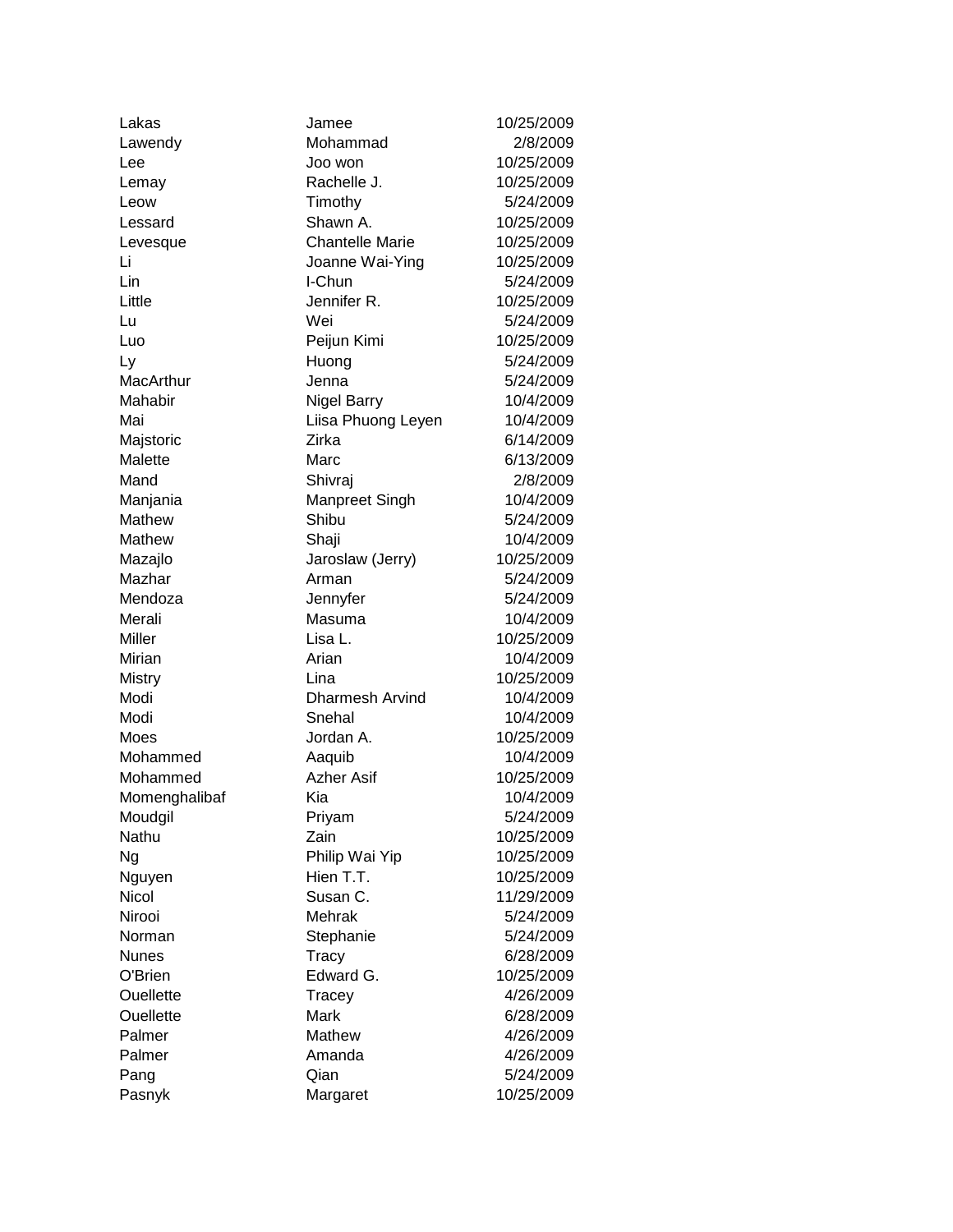| Patel          | Jignasaben       | 5/24/2009  |
|----------------|------------------|------------|
| Pham           | Long B.          | 10/25/2009 |
| Phillips       | Stephen          | 10/25/2009 |
| Power          | Hannah           | 10/4/2009  |
| Qureshi        | Ajmal J.         | 10/25/2009 |
| Rae            | Brandi L.        | 10/25/2009 |
| Randhawa       | Amandeep Kaur    | 5/24/2009  |
| Regier         | Heidi A.         | 11/29/2009 |
| <b>Rizk</b>    | Fady I.          | 10/25/2009 |
| Rondelez       | Maurice P.B.     | 10/25/2009 |
| Roudak         | Alexandra        | 10/25/2009 |
| Roy - Newton   | Nathalie         | 10/4/2009  |
| Rumble         | Keith M.         | 10/25/2009 |
| Rupert         | Rebecca L.       | 10/4/2009  |
| Said           | Samira           | 10/25/2009 |
| Saldanha       | Rubina M.        | 10/25/2009 |
| Samimisaysan   | Kamran           | 10/4/2009  |
| Sanaye         | Nasrullah        | 10/4/2009  |
| Sandhu         | Dupinder Singh   | 5/24/2009  |
| Savard         | Dionne           | 2/8/2009   |
| Sayani         | Farzana R.       | 10/4/2009  |
| Schmiedge      | Jodi R.          | 6/28/2009  |
| Seidali        | Badri            | 10/25/2009 |
| Shah           | Amee             | 10/4/2009  |
| Shahidian      | Shervin          | 11/29/2009 |
| Shaik          | Mohsin M.        | 5/24/2009  |
| Shannon        | Katherine        | 10/4/2009  |
| Shaw           | Allison          | 5/24/2009  |
| Singarajah     | Emmanuel         | 10/4/2009  |
| Singh          | Shruti           | 4/26/2009  |
| Singhal        | Anita            | 10/25/2009 |
| Sison          | Sharon Rose      | 11/29/2009 |
| Sit            | Christopher      | 4/26/2009  |
| Slinin         | Marcela          | 5/24/2009  |
| Smart          | Nicole           | 10/25/2009 |
| Sohal          | Dilraj Kaur      | 5/24/2009  |
| Spanopulos     | Jeffrey R.       | 10/25/2009 |
| Speer          | Elizabeth Leanna | 4/26/2009  |
| St. Pierre     | Tammy            | 11/8/2009  |
| Tecle          | Luam             | 5/24/2009  |
| Temkin         | David            | 10/25/2009 |
| Tenace         | Daniela          | 4/26/2009  |
| Thiessen       | Rachel Leanne    | 6/14/2009  |
| Thompson       | Christine Lynn   | 5/24/2009  |
| Thomson        | Amy N.           | 10/25/2009 |
| <b>Tiffin</b>  | Kathleen C.      | 10/25/2009 |
| To             | Sandy J.         | 10/4/2009  |
| Turk           | Shira            | 10/25/2009 |
| Velickovska    | Violeta          | 6/14/2009  |
| <b>Vickers</b> | Katrina          | 10/25/2009 |